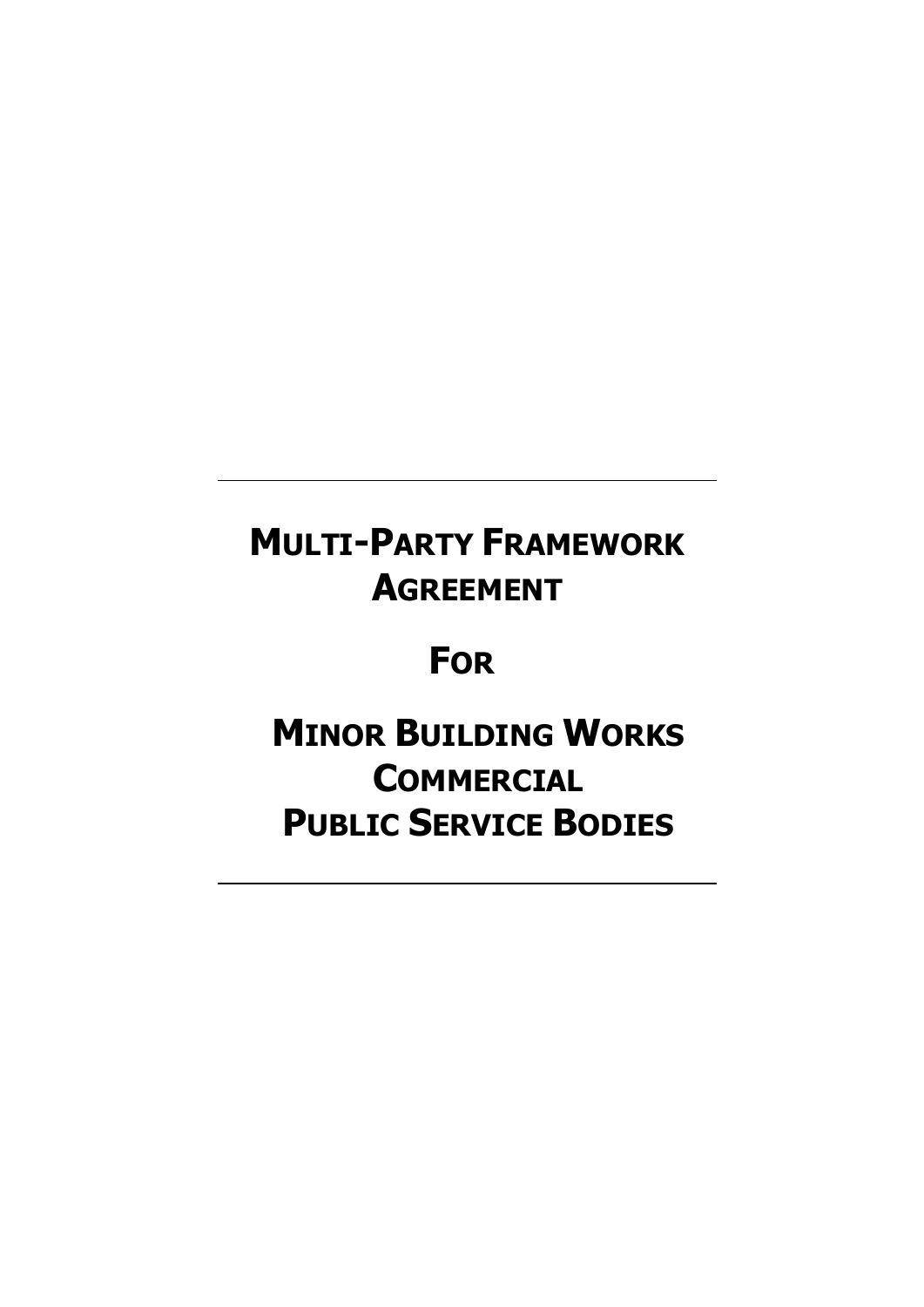## **TABLE OF CONTENTS**

| 1.0                                                                        |                   |  |  |
|----------------------------------------------------------------------------|-------------------|--|--|
| THE CENTRAL PURCHASING BODY AND THE CONTRACTOR AGREE AS FOLLOWS:  4<br>2.0 |                   |  |  |
|                                                                            | 2.1               |  |  |
|                                                                            | 2.2               |  |  |
|                                                                            | 2.3               |  |  |
|                                                                            | 2.4               |  |  |
|                                                                            | 2.5               |  |  |
|                                                                            | 2.6               |  |  |
| 3.0                                                                        |                   |  |  |
|                                                                            | 3.1               |  |  |
|                                                                            | 3.2               |  |  |
|                                                                            | 3.3               |  |  |
|                                                                            | 3.4               |  |  |
|                                                                            | 3.5               |  |  |
|                                                                            | 3.6               |  |  |
|                                                                            | <b>APPENDIX 1</b> |  |  |
|                                                                            | <b>APPENDIX 2</b> |  |  |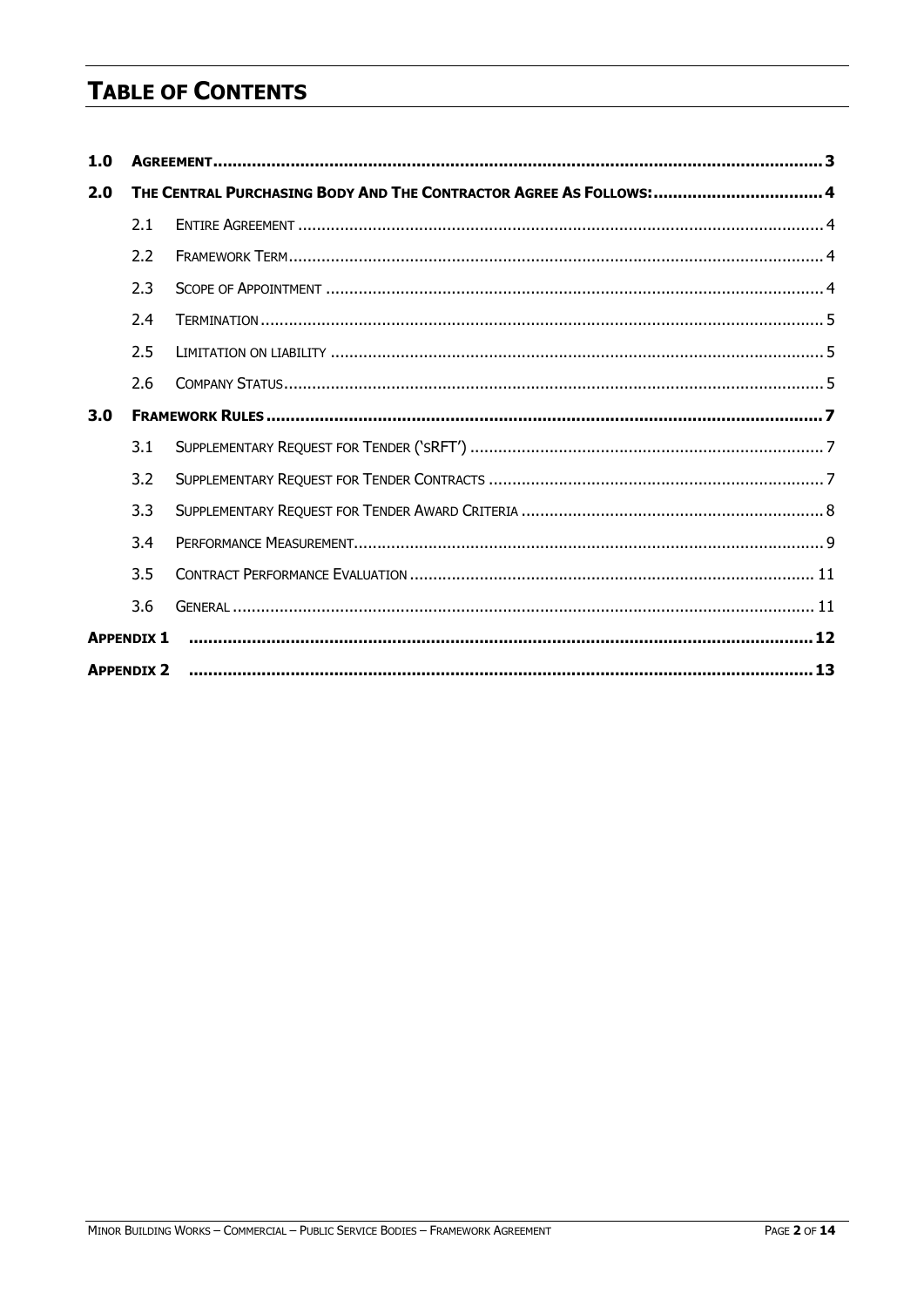## 1.0 AGREEMENT

| <b>Central Purchasing Body:</b>                     | The Local Government Operational Procurement Centre<br>(LGOPC) <sup>1</sup> acting as a Central Purchasing Body (CPB) <sup>2</sup><br>under the auspices of Kerry County Council of the one<br>part which expression shall be deemed to include its<br>successors, assignees and authorised representatives. |  |  |  |
|-----------------------------------------------------|--------------------------------------------------------------------------------------------------------------------------------------------------------------------------------------------------------------------------------------------------------------------------------------------------------------|--|--|--|
| <b>Principal Office of Central Purchasing Body:</b> | Unit 9, Ground Floor, Building C, Reeks Gateway, Rock<br>Road, Killarney, Co. Kerry, V93 KVK1                                                                                                                                                                                                                |  |  |  |
| <b>Telephone No:</b>                                | 076 106 40 20                                                                                                                                                                                                                                                                                                |  |  |  |
| <b>Email Address</b>                                | eproc@kerrycoco.ie                                                                                                                                                                                                                                                                                           |  |  |  |

#### **THIS FRAMEWORK AGREEMENT** is made on this day between

#### AND

the Contractor [which expression shall, where the context so admits or requires (and in particular with reference to Clause 2. 6 herein) include its successors and assigns)]:

#### WHEREAS:

- A. The LGOPC enters into this Framework Agreement<sup>3</sup> on its own behalf and on behalf of other Contracting Authorities<sup>4</sup> as referenced in Appendix 1 hereunder. The LGOPC has conducted a tender competition on **www.etenders.gov.ie**<sup>5</sup> and in the Official Journal of the European Union<sup>6</sup> inviting tenders for Minor Building Commercial Works.
- B. The Contractor<sup>7</sup> is engaged in the business of providing Minor Building Commercial Works. The Contractor submitted an Application in response to the LGOPC's tender competition and, following an assessment and evaluation of the Tender Submission, the LGOPC wishes to appoint the Contractor to its multi-party Framework Agreement for Minor Building Works – Commercial – Public Service Bodies.
- C. The Contractor has agreed to be appointed to the Framework Agreement on the terms and conditions set out in the Terms & Conditions Document<sup>8</sup> and has accepted those terms and conditions electronically on the date of this Framework Agreement.

 $1$  The LGOPC is responsible for the development, implementation and management of all Central Purchasing Mechanisms for the Category Councils of Plant Hire and Minor Building Works & Civils as established by the Office of Government Procurement.

 $<sup>2</sup>$  means a contracting authority or a contracting entity within the meaning of Regulation 2(1) of the European Union (Award of Public</sup> Authority Contracts) Regulations 2016 providing centralised purchasing activities and, possibly, ancillary purchasing activities.

<sup>3</sup> means the Framework Agreement and the Terms & Conditions Document.

<sup>4</sup> means the State, regional or local authorities, bodies governed by public law or associations formed by one or more such authorities or one or more such bodies governed by public law.

<sup>5</sup> means the Irish Government's electronic tendering platform administered by the Office of Government Procurement.

 $6$  means the publication in which all tenders from the public sector which are valued above a certain financial threshold according to EU legislation, must be published.

 $<sup>7</sup>$  means Tenderer admitted to the Framework Agreement and shall have the same meaning as Supplier on the www.supplygov.ie system.</sup> 8 forming part of the Tender Documents.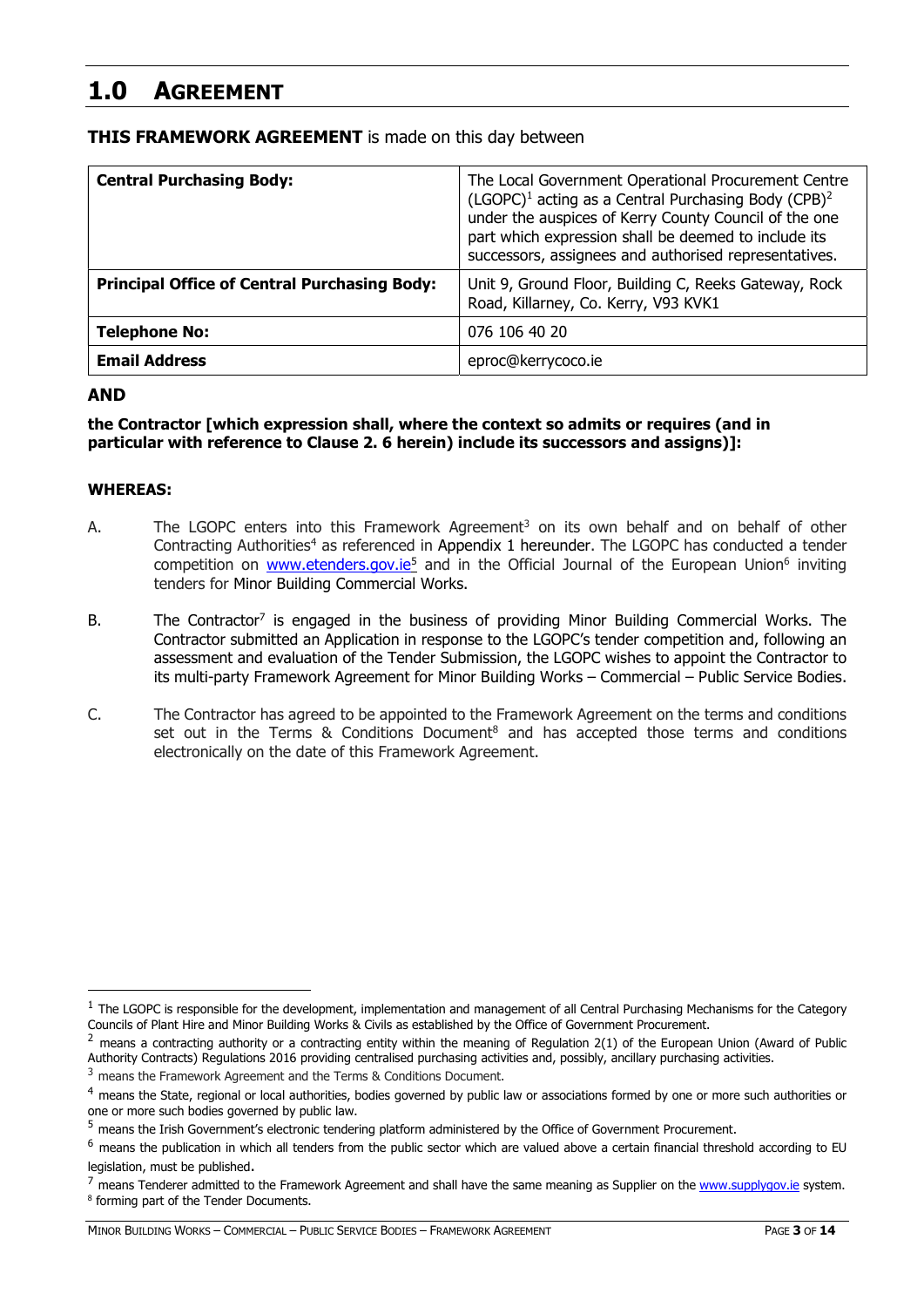## 2.0 THE CENTRAL PURCHASING BODY AND THE CONTRACTOR AGREE AS FOLLOWS:

#### 2.1 ENTIRE AGREEMENT

- 2.1.1 This Framework Agreement, constitutes the entire agreement between the parties and contains all the terms which the parties have agreed with respect to its subject matter and shall prevail over and supersede all prior agreements, understandings, statements and communications between the Contractor and any Contracting Authority. Without prejudice to the generality of the foregoing, the Framework Agreement shall apply to the exclusion of any terms and conditions which the Contractor may purport to apply at any time, whether contained in any acknowledgement of a purchase order or otherwise.
- 2.1.2 Neither party has relied on any other written or oral agreement, representation, arrangement or understanding.
- 2.1.3 The Contractor acknowledges that it has not been induced to enter into this Framework Agreement by a statement or promise which this Framework Agreement does not contain. Neither the LGOPC nor any Contracting Authority is liable in equity, contract or tort or in any other way for a representation that is not set out in this Framework Agreement.
- 2.1.4 Each obligation, warranty or representation of the Contractor under this Framework Agreement is undertaken or made (as the case may be) in favour of the LGOPC for its own benefit and for the benefit of each Contracting Authority.
- 2.1.5 This agreement can only be changed in writing, signed by authorised representatives of the LGOPC and the Contractor.

#### 2.2 FRAMEWORK TERM

2.2.1 The Framework Agreement shall take effect on the Effective Date<sup>9</sup>. This Framework Agreement shall be established for a term of two (2) years with the option, at the sole discretion of the LGOPC, to extend the term of this Framework Agreement for two (2) further periods of one (1) year each unless it is otherwise terminated in accordance with the provisions of this Framework Agreement.

#### 2.3 SCOPE OF APPOINTMENT

- 2.3.1 This Framework Agreement governs the relationship between the LGOPC and the Contractor in respect of the provision of Minor Building Commercial Works by the Contractor to the LGOPC and to Contracting Authorities.
- 2.3.2 In consideration of the performance by the Contractor of its obligations under this Framework Agreement and for other good and valuable consideration (receipt of which is acknowledged), the LGOPC appoints the Contractor on a non-exclusive basis to provide Minor Building Commercial Works to Contracting Authorities, if instructed to do so from time to time pursuant to the Framework Agreement, and the Contractor accepts such appointment in each case upon the terms and subject to the conditions of this Framework Agreement.
- 2.3.3 The parties acknowledge and agree that a Contracting Authority has the right to order Minor Building Commercial Works pursuant to this Framework Agreement.
- 2.3.4 The appointment of the Contractor does not constitute a commitment or guarantee by any of the Contracting Authorities to procure any Minor Building Commercial Works from the Contractor.

 $9$  means the date when the Framework Agreement becomes active.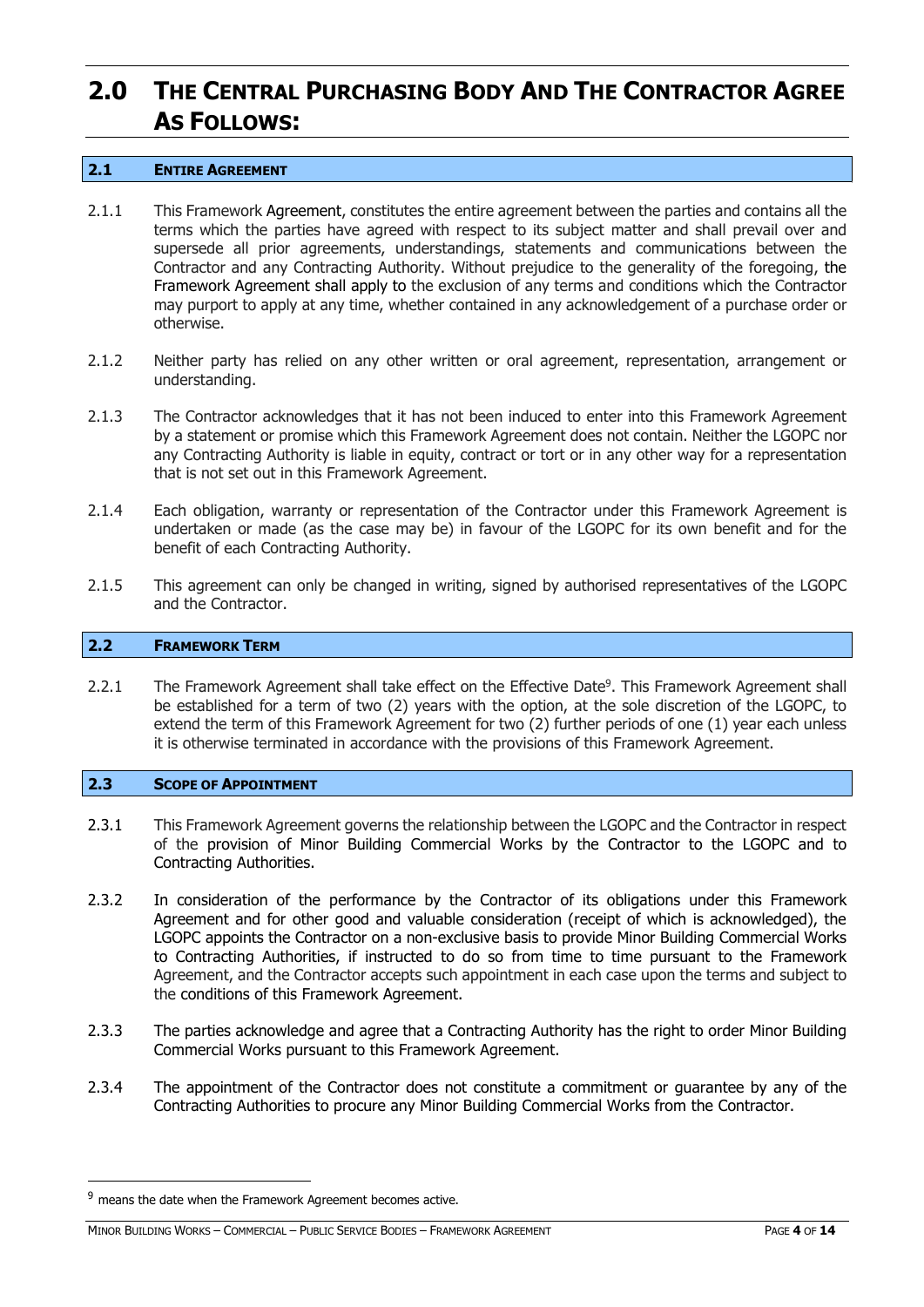- 2.3.5 Contracting Authorities may also procure Minor Building Commercial Works in other ways, and do not guarantee that Minor Building Commercial Works will be procured under this Framework Agreement.
- 2.3.6 No undertakings or any form of statement, promise, representation or obligation shall be deemed to have been made by the LGOPC and/or any Contracting Authority in respect of the scope or values of the Minor Building Commercial Works to be ordered by them pursuant to this Framework Agreement and the Contractor acknowledges and agrees that it has not entered into this Framework Agreement on the basis of any such undertaking, statement, promise or representation.

#### 2.4 TERMINATION

- 2.4.1 The LGOPC may terminate this agreement by written notice to the Contractor:
	- according to the attached Framework Rules, or
	- if the Contractor breaches this agreement, or
	- if any of the provisions of Regulation 73 of the EU (Award of Public Authority Contracts) Regulations 2016 apply; or
	- if the Contractor fails to provide the requisite evidence of compliance with the declarations submitted in its ESPD within seven calendar days of a request from the LGOPC and/or a Contracting Authority; or
	- if the Contractor is no longer able or capable of providing the required works/services to the LGOPC and/or Contracting Authorities; or
	- if any statement made by the Contractor in connection with the procedure by which this agreement was awarded to the Contractor was untrue when made or subsequently ceases to be true, or
	- without cause, if the LGOPC also terminates its agreements with the other Contractors admitted to the Framework Agreement.
- 2.4.2 A Contractor whose Framework Agreement has been terminated will no longer be considered a participant in this Framework Agreement.
- 2.4.3 Termination of this agreement does not affect any existing sRFT contracts.
- 2.4.4 The Contractor is not entitled to any payment because this agreement has been terminated.

#### 2.5 **LIMITATION ON LIABILITY**

2.5.1 Neither the Contractor nor the LGOPC have any liability to the other under or in connection with this agreement for breach of contract, negligence, breach of duty or anything else. This does not affect their liability under any sRFT.

#### 2.6 COMPANY STATUS

- 2.6.1 This Framework Agreement may be assigned and/or novated by the Contractor and the LGOPC, subject to the granting of formal written consent to such assignment and/or novation by the LGOPC, to the legal successor of the Contractor where:
	- a) The specific change in contractor was provided for in the procurement process for the award of this Framework Agreement; or
	- b) The change is as a result of corporate restructuring in a manner permitted under Regulation 72(1)(d) of the European Union (Award of Public Authority Contracts) Regulations 2016.
- 2.6.2 The LGOPC may, prior to granting of formal written consent to assignment and/or novation, require compliance by the succeeding contractor with such conditions the LGOPC deems necessary including, but not limited to, requiring evidence that: (a) the succeeding contractor fulfils the qualifying criteria initially established; (b) the succeeding contractor possesses the capability (technical or otherwise),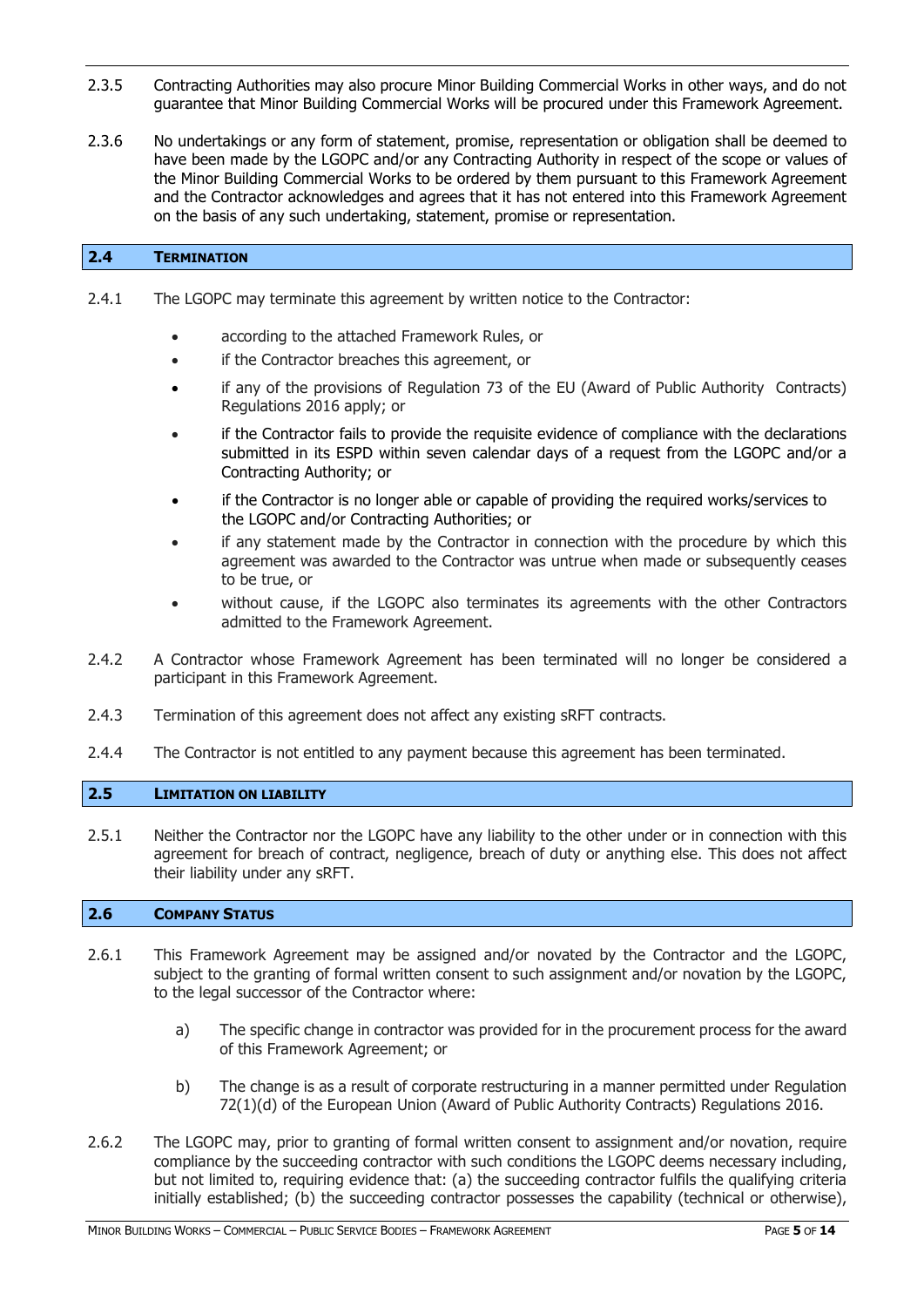resources and skills in respect of satisfying the requirements of the Framework and; (c) a formal change in legal status or corporate restructuring as permitted under sub-paragraphs 2.6.1 (a) and (b) herein has been lawfully undertaken.

- 2.6.3 The terms and conditions of this Framework Agreement and the obligations imposed on the parties herein shall govern any succeeding contractor and the LGOPC, and the LGOPC may, at its discretion, direct the succeeding contractor to execute a formal Deed of Assignment/Novation for the purposes of same. LGOPC reserves the right to assign, novate or transfer this Framework Agreement to a third party without the consent of the Contractor.
- 2.6.4 Without prejudice to such additional circumstances where assignment and/or novation are permissible under sub-paragraphs 2.6.1 (a) and (b) herein, assignment and/or novation to the legal successor of the Contractor (subject to the granting of formal written consent to such assignment and/or novation by the LGOPC) is permissible in the following circumstances:
	- Change of contractor's legal status from sole trader to corporation where general ownership and personnel remain the same.
	- Change of contractor's legal status from corporation to sole trader where general ownership and personnel remain the same.
	- Change of contractor's legal status from sole trader to partnership where general ownership and personnel remain the same.
	- Change of contractor's legal status from partnership to sole trader where general ownership and personnel remain the same.
	- Change of contractor's legal status from corporation to partnership where general ownership and personnel remain the same.
	- Change of contractor's legal status from partnership to corporation where general ownership and personnel remain the same.
	- Change of contractor's business name.
	- Change of contractor from sole trader to other related sole trader (for example, business transfer from father to son).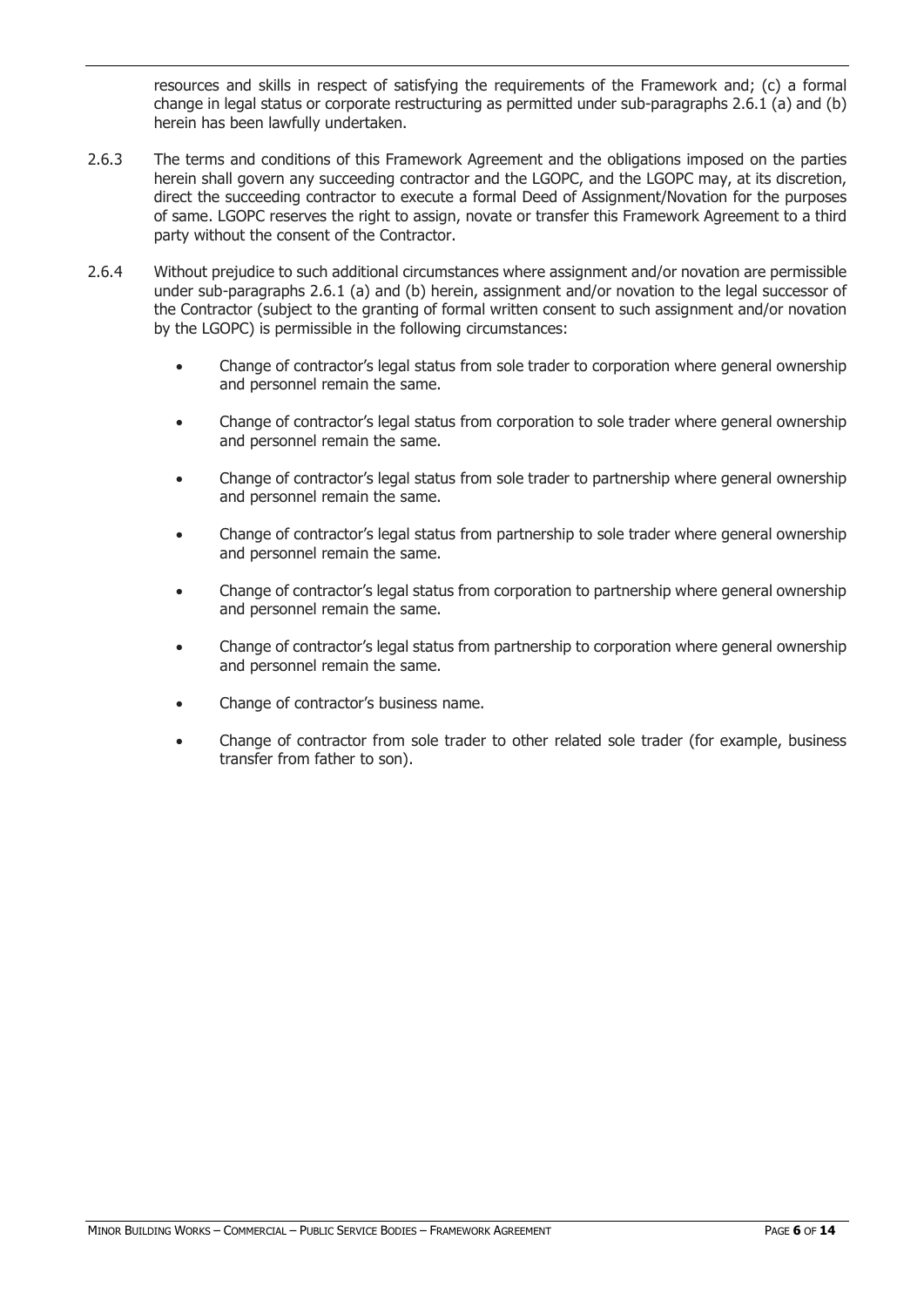### 3.0 FRAMEWORK RULES

#### 3.1 SUPPLEMENTARY REQUEST FOR TENDER ('SRFT')

- 3.1.1 Where a Contracting Authority wishes to acquire Minor Building Commercial Works pursuant to the Framework Agreement, it will do so by means of a Mini-Competition only.
- 3.1.2 The Contracting Authority shall issue sRFTs to all Contractors via the www.supplygov.ie<sup>10</sup> system.
- 3.1.3 The Contractor shall comply with any procedures, processes, time limits, instructions or other requirements issued by the Contracting Authority in relation to the sRFT and shall bear all costs associated therewith.
- 3.1.4 The acknowledgement of receipt of any proposal shall not constitute any actual or implied agreement between the Contractor and the Contracting Authority.

#### 3.2 SUPPLEMENTARY REQUEST FOR TENDER CONTRACTS

- 3.2.1 If the Contractor is selected to provide any works and/or services according to this Framework Agreement, the Contracting Authority and the Contractor agree to enter a contract in the terms established under this Framework Agreement.
- 3.2.2 sRFT contracts shall be on the terms of:
	- PW-CF6 Public Works Short Form of Contract, or;
	- PW-CF5 Contract for Minor Building & Civil Engineering Works Designed by the Employer, or;
	- PW-CF 11 Term Maintenance and Refurbishment contract.
- 3.2.3 The version of the relevant conditions of contract shall be those identified in the sRFT or, failing which, the version published on http://constructionprocurement.gov.ie/contracts/ on the date 10 days before the latest receipt for a response to the sRFT. Please also see Appendix 2 hereunder for additional information in relation to the use of the PW-CF 11 Term Maintenance and Refurbishment contract, PW-CF6 Public Works Short Form of Contract and PW-CF5 Contract for Minor Building & Civil Engineering Works Designed by the Employer at sRFT stage.
- 3.2.4 The Contractor acknowledges and agrees that, where a Contracting Authority formally accepts its tender in writing in circumstances where the Contractor has been selected to provide any works and/or services according to this agreement, it shall have entered into a legally binding contract with the Contracting Authority for the provision of the Minor Building Works specified in the relevant sRFT contract to the Contracting Authority. In the event that the Contracting Authority, having selected the Contractor in accordance with this Framework Agreement, fails to formally accept the Contractor's tender in writing, but proceeds to instruct the Contractor in respect of the provision of the works and/or services and the Contractor dispatches, delivers or completes the works and/or services pursuant to the instruction, then this shall be deemed conclusive evidence of the acceptance of the sRFT contract and the terms and conditions of the sRFT contract thereby constituted.
- 3.2.5 Each Contracting Authority shall be responsible for awarding sRFT contracts in accordance with the sRFT procedure set out in this Framework Agreement and the LGOPC shall not have any responsibility or liability whatsoever or howsoever arising from the award of any sRFT contract, the conduct of or outcome of an sRFT.

 $10$  SupplyGov.ie is a procurement platform facilitating Local Authorities and other state agencies in the procurement of goods, works and services from Suppliers (incl. Contractors and Service Providers). The website has been developed by the Local Government Operational Procurement Centre (LGOPC) to streamline the procurement process of contracting authorities in respect of the operation of local authority led Category Councils for Plant Hire and Minor Building Works & Civils.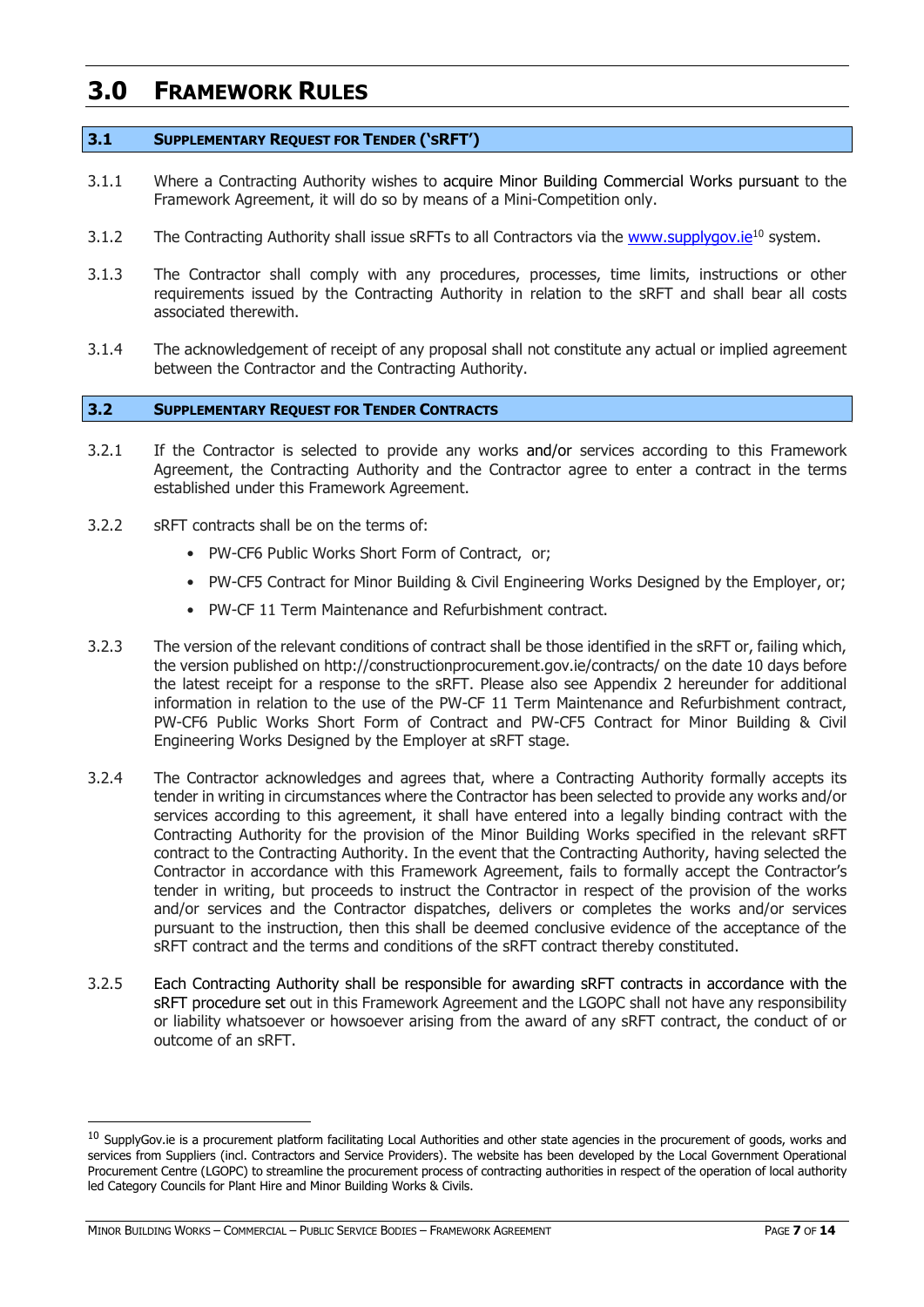- 3.2.6 The Contractor shall perform all sRFTs in accordance with the requirements of this Framework Agreement, the terms and conditions of the respective sRFT, and in accordance with Irish law.
- 3.2.7 Where, after a sRFT and before the award of contract, the preferred Contractor is:
	- deemed by the Contracting Authority as being unable or unsuitable to provide the required works and/or services due to a change in circumstances; or
	- not able or is unwilling to provide the required works and/or services

then the Contracting Authority reserves the right to award the contract to the Contractor ranked next highest. The Contracting Authority may repeat this process until a contract is awarded or there are no further Contractors to provide the required works and/or services.

#### 3.2.8 PW-CF 11 Term Maintenance and Refurbishment contract only

The Contracting Authority may, as an alternative to an award of an sRFT contract directly to the preferred Contractor in a Mini-Competition, operate the call-off of required works and/or services in cascade. In the event that the Contracting Authority decides to operate in this manner, it will explicitly identify this in the sRFT. Once the Mini-Competition has been completed, it will enter an sRFT contract with the preferred tenderer and as many subsequently ranked tenderers (in descending order) as specified in the sRFT in the relevant Mini-Competition. The Contracting Authority will then order works and/or services in the following manner:

- It will issue a Task Order to the Contractor who is ranked first in the cascade;
- Within the minimum number of working days specified in the Task Order, the Contractor must either:
	- 1. Accept the Task Order; or
	- 2. Advise why it cannot accept the Task Order.

If the Contractor does not accept the Task Order or fails to observe the deadline or if it is in a situation of conflicting interests that may negatively affect the performance of the specific contract, the Contracting Authority may place the order with the next ranked Contractor on the cascade.

The Contracting Authority may repeat this process until a Contractor accepts the Task Order or there are no further Contractors to provide the required works and/or services.

#### 3.3 SUPPLEMENTARY REQUEST FOR TENDER AWARD CRITERIA

- 3.3.1 The Terms and Conditions document details the evaluation and award criteria for the award of sRFT contracts under the Framework Agreement. The Terms & Conditions also detail the information to be provided by the Contractor prior to Contract Award.
- 3.3.2 Rates submitted as part of the Framework Agreement application stage will be fixed as ceiling rates for application to sRFTs for works items for the initial 12 months of the Framework Agreement. Thereafter, these 'ceiling rates' will not apply.
- 3.3.3 Contractors who submit responses to sRFTs may reduce the ceiling rates for these works items but may not exceed them over the initial 12 months of the Framework Agreement.
- 3.3.4 Where, after a competition, and subject to the provisions of 3.2.8 above, two or more Contractors are level on marks, the Contracting Authority reserves the right to either;
	- Award the contract by random selection concluded in an open and transparent forum, or
	- To re-tender the works and/or services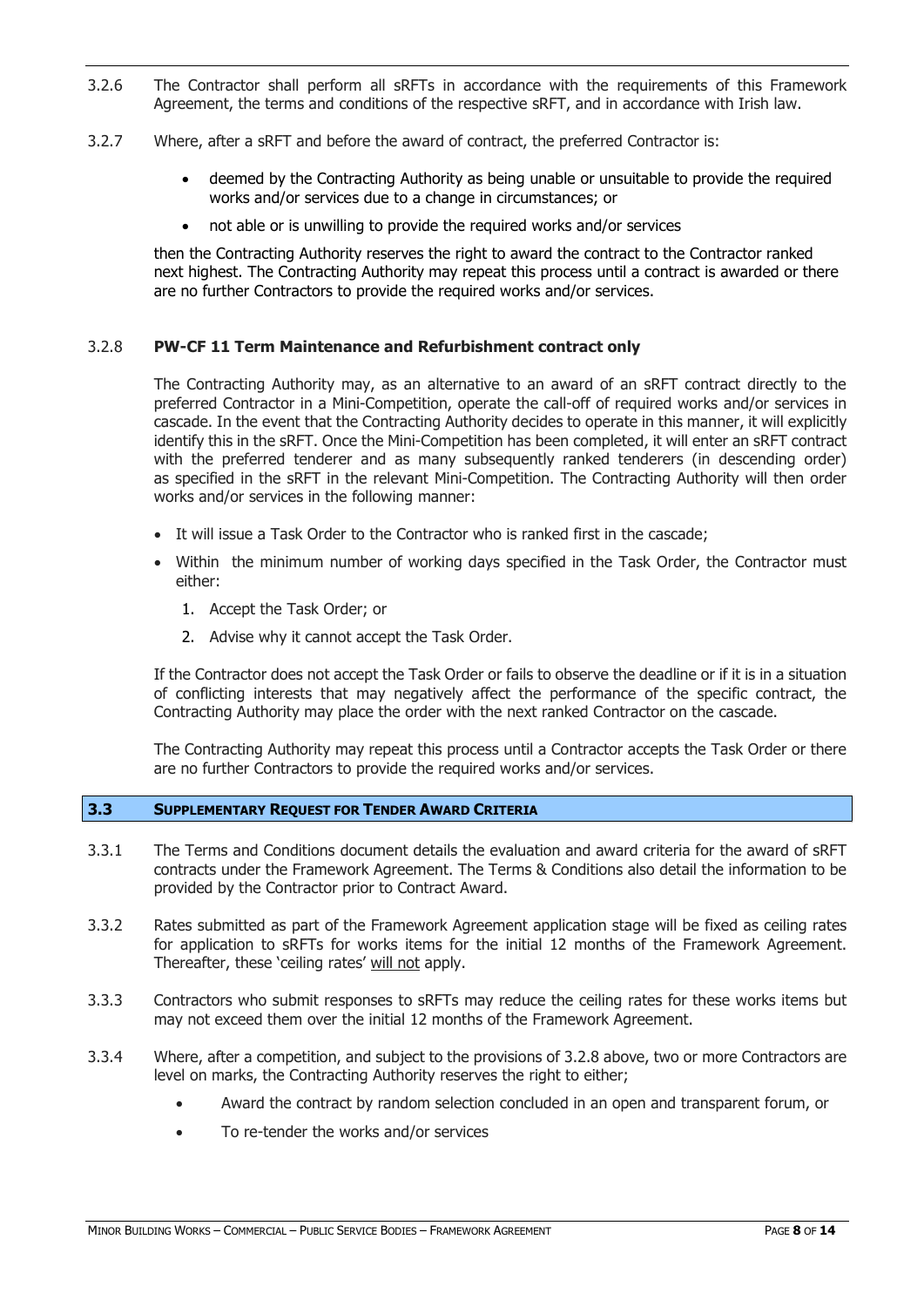#### 3.4 PERFORMANCE MEASUREMENT

- 3.4.1 The Contracting Authority may measure the Contractor's performance from time to time during the Framework Term or the duration of the sRFT contract according to the Performance Measurement Table hereunder.
- 3.4.2 On completion of a sRFT contract, if so requested by the Contracting Authority, the Contractor shall collate and provide to the Contracting Authority the information required for the Contracting Authority to review and measure the Contractor's performance according to the Performance Measurement Table hereunder.
- 3.4.3 On completion of its review, the Contracting Authority shall, if the Contracting Authority carries out such an assessment, provide the Contractor with a written report summarising the Contracting Authority's assessment of the Contractor's performance against the Performance Measurement Table and the basis for each assessment.
- 3.4.4 The Contractor is said to have reached Level 1, Level 2 or Level 3, if, during the review for one of the indicators listed in the below table, the number of occurrences of that indicator equals or exceeds the number listed in the column headed "Level 1", "Level 2", or "Level 3".
- 3.4.5 If the Contractor has reached Level 1, the Contracting Authority will give the Contractor a written notification and the Contractor must demonstrate to the Contracting Authority's satisfaction that it has implemented steps to redress the problem.
- 3.4.6 If the Contractor has reached Level 2, the Contracting Authority may exclude the Contractor from any sRFT in which it is due to participate until the Contractor has demonstrated to the Contracting Authority's satisfaction that it has implemented steps to redress the problem. Until the foregoing has been satisfactorily remedied, sRFTs may be run without prejudice as if the Contractor was excluded and the Framework Agreement had been terminated with the Contractor.
- 3.4.7 Only the LGOPC has authority to terminate a Contractor from this Framework Agreement. The Contracting Authority may notify the LGOPC if a Contractor has reached Level 3 and the LGOPC may terminate the Framework Agreement as between the LGOPC and that Contractor.
- 3.4.8 The Contractor shall implement such recommendations and comply with any Contracting Authority's findings to the extent necessary to ensure that works and/or services continue to be executed, and the Contractor continues to meet its obligations in accordance with the requirements set out in this Framework Agreement.

| <b>Performance Measurement Table</b> |  |
|--------------------------------------|--|
|                                      |  |

| <b>CONTRACTING</b><br><b>AUTHORITIES</b><br><b>OBJECTIVE</b> | <b>INDICATOR</b>                                                                                                                                                                                                                                         | <b>MEASUREMENT</b><br><b>TERM</b> | <b>LEVEL</b><br>1            | <b>LEVEL</b><br>2 | <b>LEVEL</b> |
|--------------------------------------------------------------|----------------------------------------------------------------------------------------------------------------------------------------------------------------------------------------------------------------------------------------------------------|-----------------------------------|------------------------------|-------------------|--------------|
| <b>HEALTH AND SAFETY</b>                                     |                                                                                                                                                                                                                                                          |                                   | <b>NUMBER OF OCCURRENCES</b> |                   |              |
| <b>Management of</b><br><b>Safety</b>                        | Failure to maintain safety measures as<br>set out in the Safety and Health Plan<br>and/or Contractors Safety Statement.                                                                                                                                  | Contract/Term                     | N/A                          | 2                 |              |
|                                                              | Requirement for immediate cessation<br>of works and/or services on foot of<br>committing a breach of the Safety,<br>Health & Welfare at Work Act 2005 or<br>any regulations or code of practice<br>made under it concerning the works<br>and/or service. | Contract/Term                     | N/A                          |                   |              |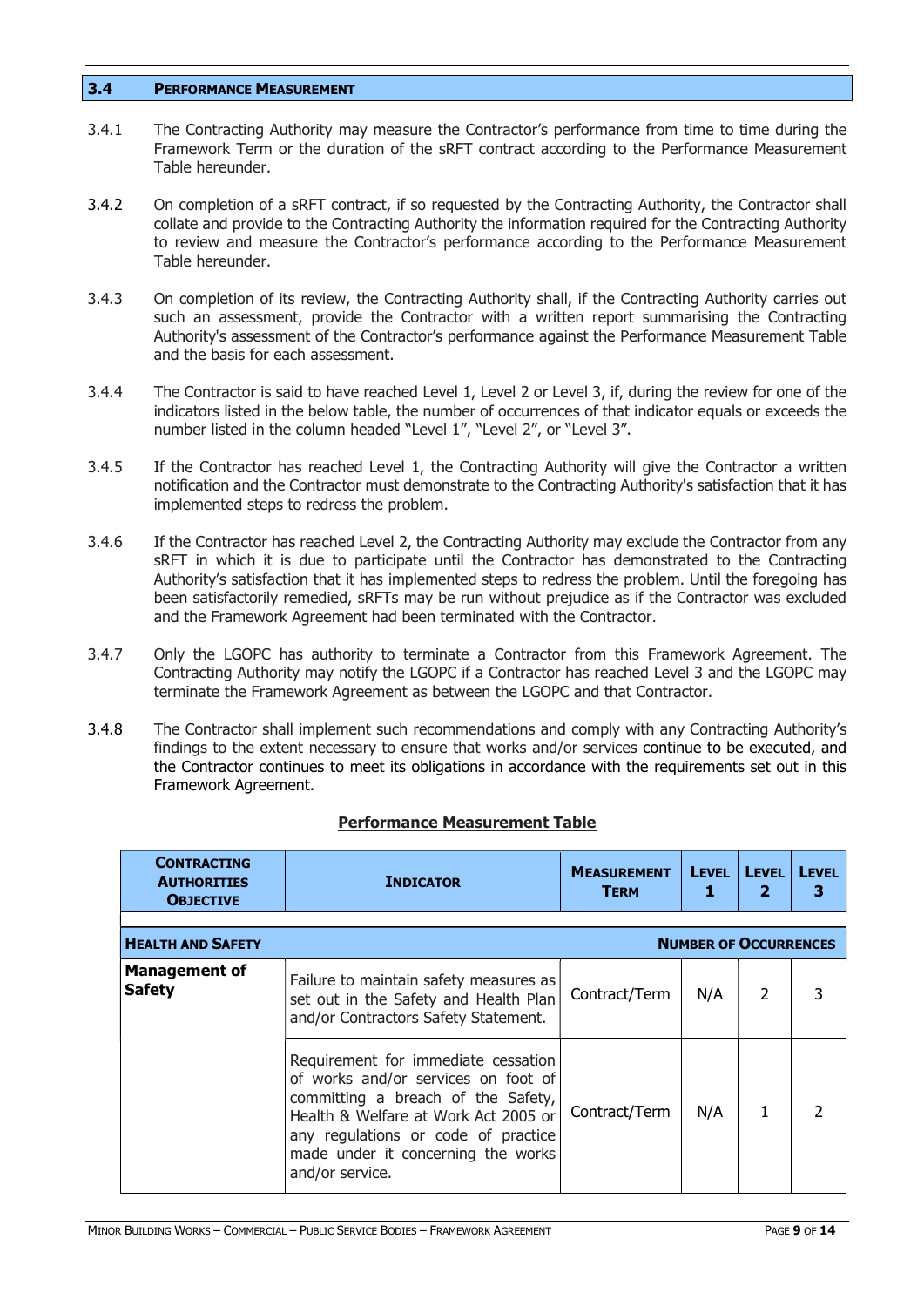|                                                                                          | Requirement for immediate cessation<br>of works and/or services on foot of<br>failure to comply with reasonable<br>Direction(s) issued by the PSCS or<br>Contracting Authority Representative<br>or the Health & Safety Authority (HSA). | Contract/Term | N/A                          | 1            | 2              |
|------------------------------------------------------------------------------------------|------------------------------------------------------------------------------------------------------------------------------------------------------------------------------------------------------------------------------------------|---------------|------------------------------|--------------|----------------|
| <b>PERFORMANCE</b>                                                                       |                                                                                                                                                                                                                                          |               | <b>NUMBER OF OCCURRENCES</b> |              |                |
| <b>Execution of the</b><br><b>Supplementary</b><br><b>Request for Tender</b><br>contract | Failure of the Contractor to execute the<br>sRFT contract in a proper<br>and<br>workmanlike manner and using good<br>practice.                                                                                                           | Contract/Term | $\overline{2}$               | 3            | 5              |
| Delivery of the<br><b>Supplementary</b><br><b>Request for Tender</b><br>contract         | Failure to commence works and/or<br>service by the nominated start date<br>identified in the sRFT contract.                                                                                                                              | Contract/Term | 2                            | $\mathbf{1}$ | 2              |
|                                                                                          | With<br>respect<br>to<br>Response<br>Maintenance/Emergency Works, failure<br>to commence works and/or service<br>within the nominated response time<br>identified in the sRFT contract.                                                  | Contract/Term | $\overline{2}$               | 1            | 2              |
| <b>Personnel</b>                                                                         | Requirement for immediate removal of<br>Contractors Personnel on foot of their<br>negligence or insufficient competence<br>to carry out their tasks in compliance<br>with the Contractors obligations under<br>the sRFTcontract.         | Contract/Term | N/A                          | $\mathbf{1}$ | 2              |
| <b>Legal Requirements</b>                                                                | Requirement for immediate cessation<br>of works and/or service on foot of<br>committing or causing the Contracting<br>Authority to commit a serious breach of<br>Legal<br>or<br>Statutory<br>requirements<br>concerning the project.     | Contract/Term | N/A                          | 1            | 2              |
| <b>QUALITY OF WORK</b>                                                                   | <b>NUMBER OF OCCURRENCES</b>                                                                                                                                                                                                             |               |                              |              |                |
| <b>Quality of the</b><br>Material(s)<br>supplied                                         | Failure to provide required Certification<br>/ Inspection results / Test results.                                                                                                                                                        | Contract      | 2                            | 1            | $\overline{2}$ |
|                                                                                          | Defects in competed works, caused by<br>provision<br>of<br>non-compliant<br>the<br>materials by the Contractor, requiring<br>re-visiting to repair.                                                                                      | Contract/Term | 1                            | 2            | 3              |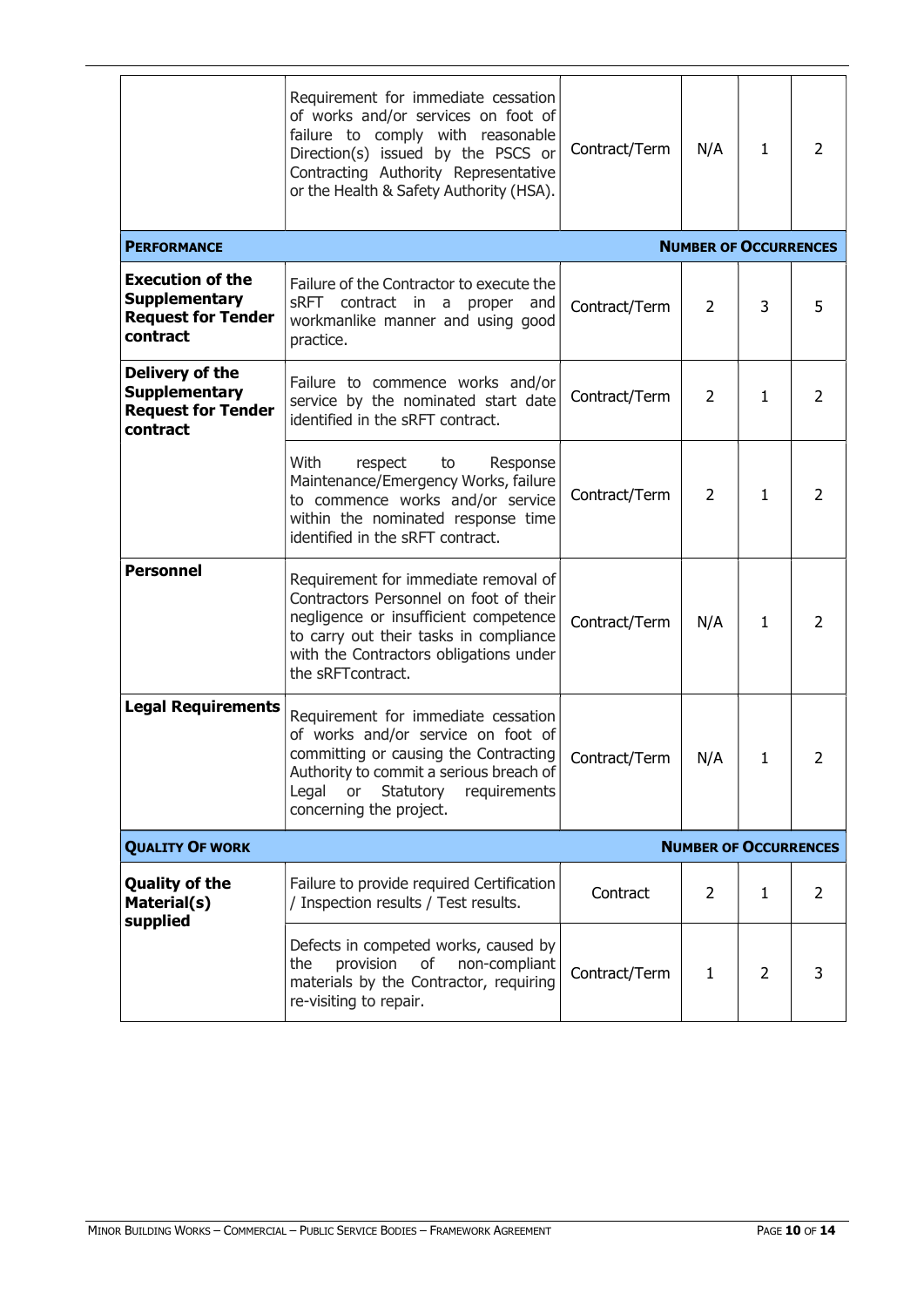#### 3.5 CONTRACT PERFORMANCE EVALUATION

- 3.5.1 It is intended that Contractors' performance will be monitored during the Framework Agreement term and specifically during the execution of sRFT contracts.
- 3.5.2 The Contractor shall furnish the Contracting Authority with such information and assistance as the Contracting Authority may reasonably require in order to assess the Contractor's performance.
- 3.5.3 The Contracting Authority will complete a Performance Evaluation Form in the manner described in the Terms and Conditions.
- 3.5.4 This review is a separate and distinct exercise from the measurement of the Contractor's performance as identified above at 3.4 (Performance Measurement).

#### 3.6 GENERAL

#### 3.6.1 Certain Rules of Construction disapplied:

- i) This Framework Agreement shall be construed without regard to the rule of construction known as "ejusdem generis".
- ii) If any ambiguity or question of intent or interpretation arises, this Framework Agreement shall be construed as if drafted jointly by the parties and no presumption or burden of proof shall arise favoring or disfavoring any party by virtue of the authorship of any of the provisions of this Framework Agreement.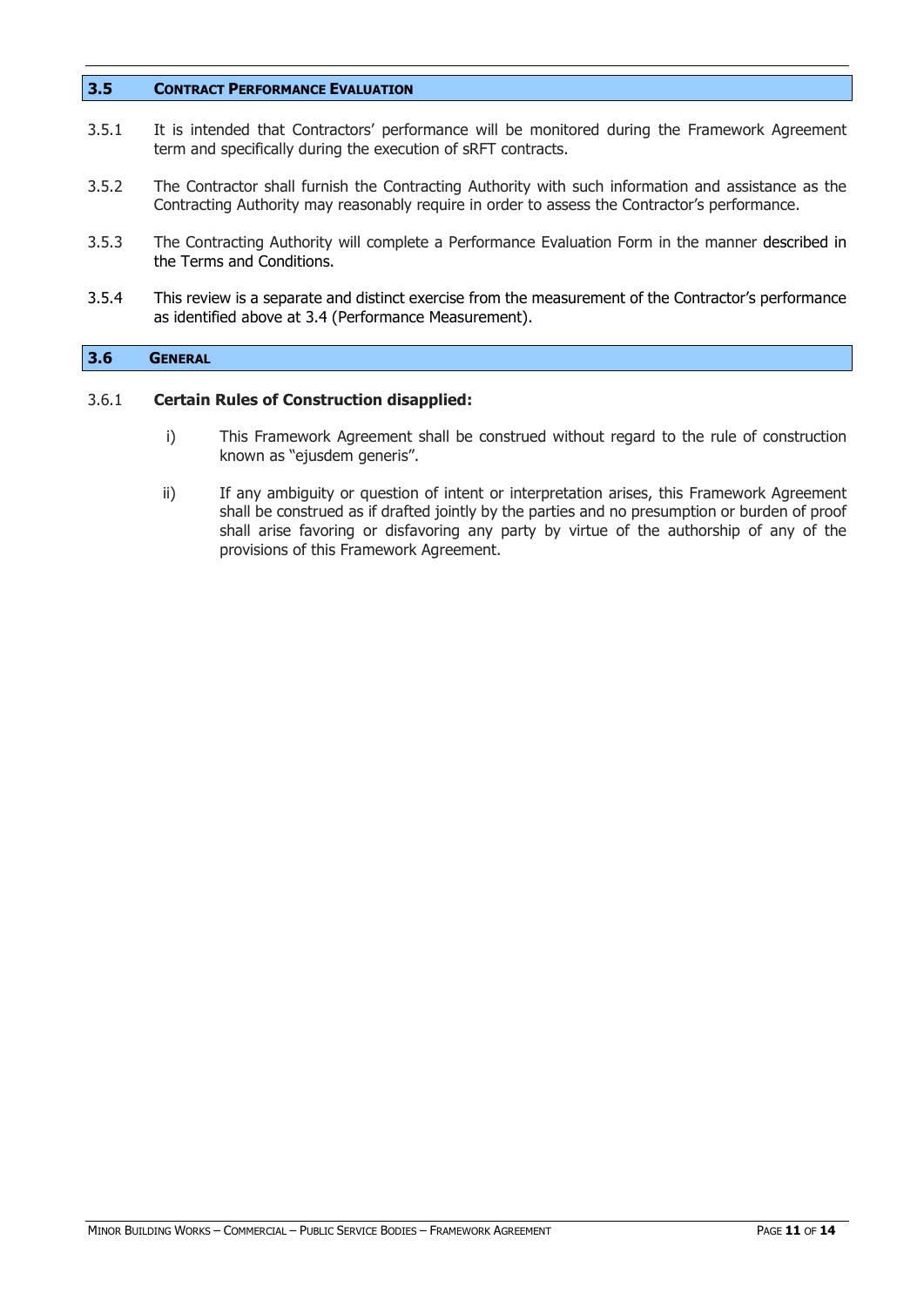## APPENDIX 1

#### 1.1 CONTRACTING AUTHORITY

- 1.1.1 Contracting Authorities include:
	- Ministers of the Government of Ireland; Central Government Departments; offices and noncommercial agencies and organisations which have a formal reporting and legal relationship to Central Government Departments, including all local authorities in Ireland (as defined in the Local Government Act 2014), (themselves including regional assemblies, local enterprise boards and library bodies), and those approved housing bodies which also constitute "bodies governed by public law" within the meaning of Regulation 2 of the European Union (Award of Public Authority Contracts Regulations 2016 (S. I. No. 284 of 2016), listed on the Register of Approved Housing Bodies maintained by the Department of Housing, Planning, Community and Local Environment currently approved under section 6 of the Housing Act 1992;
	- Contracting authorities in the Irish health sector including but not limited to the Health Service Executive (HSE); the Health Information and Quality Authority (HIQA) and HSE funded Agencies delivering health & personal social services funded by more than 50% from Exchequer funds;
	- Contracting authorities which are Third Level Educational Institutions (including universities, institutes of technology and members of the Education Procurement Service);
	- Contracting authorities which are Education and Training Boards (ETBs) and ETB schools, and primary, post-primary, special and secondary schools as well as ETBs acting on behalf of schools;
	- An Garda Síochana (Police);
	- The Irish Prison Service;
	- The Defence Forces.
- 1.1.2 Notwithstanding the entitlement of the above mentioned Contracting Authorities to utilise this Framework Agreement, neither the LGOPC nor the Contracting Authorities give any assurances as to the level of engagement or expenditure by Contracting Authorities through this Framework Agreement.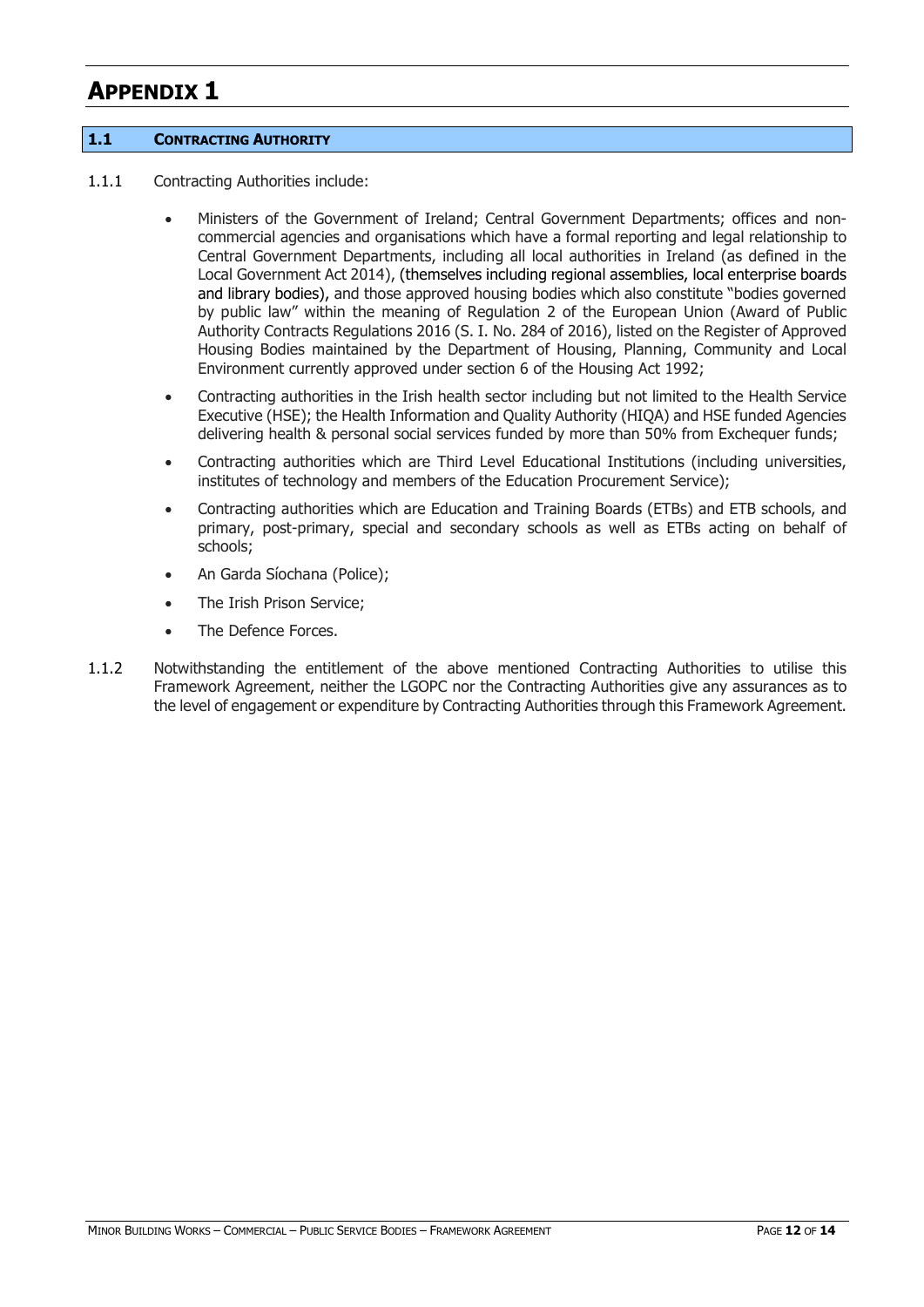## APPENDIX 2

#### 2.1 PW-CF 05 MINOR BUILDING & CIVIL ENGINEERING WORKS DESIGNED BY THE EMPLOYER CONTRACT AT SRFT STAGE

- 2.1.1 The Contractor successful at sRFT (mini competition stage) must sign a standalone PW-CF 05 Minor Building & Civil Engineering Works Designed by the Employer Contract with the Contracting Authority. The Contracting Authority becomes the 'Employer' under the standard contract.
- 2.1.2 The following are the PW-CF 05 Minor Building & Civil Engineering Works Designed by the Employer Contract documents that may be used by the Contracting Authority at SRFT stage:
	- (Volume A) Work Requirements
	- (Volume B) The completed Form of Tender & Schedule FTS 5
	- (Volume C) Pricing Document
	- PW-CF 5 Conditions of Contract
	- The Agreement
	- Tender Acceptance
	- Performance Bond (if applicable)
	- Any other documents at discretion of CA
	- Model for for Appointment of Project Supervisor
	- Model form for Rates of Pay and Conditions of Employment Certificate
- 2.1.3 The Contracting Authority must at a minimum also prepare the following documents and include these in the sRFT documents :
	- (Volume A) Works Requirements
	- The relevant parts of (Volume B) FTS 5 Form of Tender and Schedule for Minor Building & Civil Engineering Works Designed by the Employer Contract; and,
	- (Volume C) Pricing Document

#### 2.2 PW-CF 06 PUBLIC WORKS SHORT FORM OF CONTRACT AT SRFT STAGE

- 2.2.1 The Contractor successful at sRFT (mini competition stage) must sign a standalone PW-CF 06 Public Works Short Form of Contract with the Contracting Authority. The Contracting Authority becomes the 'Employer' under the standard contract.
- 2.2.2 The following are the PW-CF 06 Public Works Short Form of Contract documents that may be used by the Contracting Authority at SRFT stage:
	- (Volume A) Work Requirements
	- (Volume B) the completed Form of Tender & Schedule FTS 6
	- (Volume C) Pricing Document
	- PW-CF 6 Conditions of Contract
	- Tender Acceptance
	- Performance Bond (if applicable)
	- Any other documents at discretion of CA
	- Model form for Appointment of Project Supervisor
	- Model form for Rates of Pay and Conditions of Employment Certificate